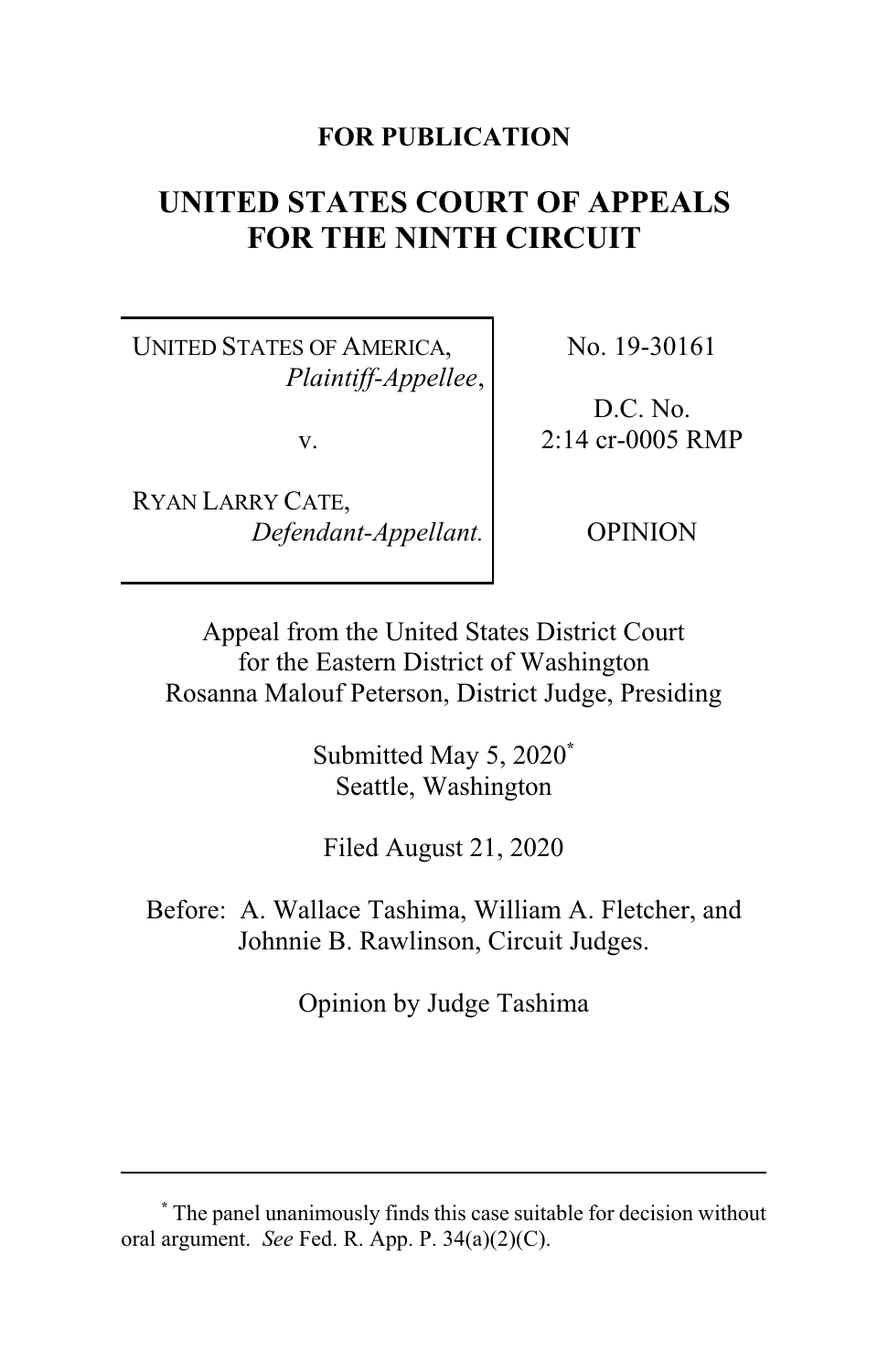# **SUMMARY\*\***

# **Criminal Law**

Affirming the district court's judgment and sentence on revocation of supervised release, the panel held that the validity of an underlying conviction cannot be challenged in a supervised release revocation proceeding; the underlying conviction can only be collaterally attacked in a proceeding under 28 U.S.C. § 2255.

The panel held that the district court therefore properly denied the defendant's motion to terminate his supervised release on the ground that a change in the law meant that the state offense underlying his felon-in-possession-of-a-firearm conviction was no longer a felony. The panel also held that the district court imposed a reasonable sentence, adequately considering the defendant's arguments and the requisite statutory factors.

# **COUNSEL**

Matthew Campbell, Federal Defenders of Eastern Washington & Idaho, Spokane, Washington, for Defendant-Appellant.

**<sup>\*\*</sup>** This summary constitutes no part of the opinion of the court. It has been prepared by court staff for the convenience of the reader.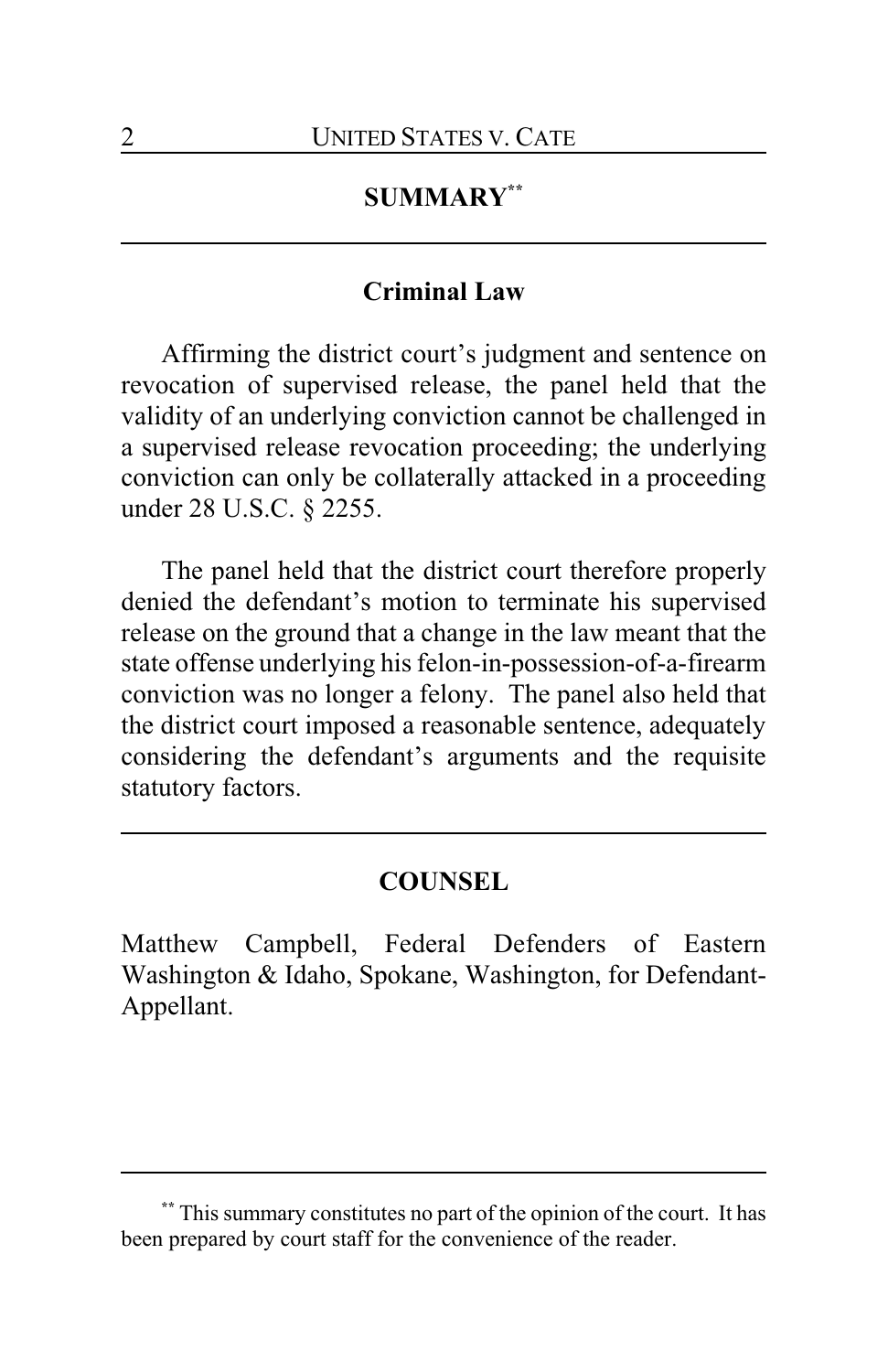William D. Hyslop, United States Attorney; Russell E. Smoot, Assistant United States Attorney; United States Attorney's Office, Spokane, Washington, for Plaintiff-Appellee.

#### **OPINION**

TASHIMA, Circuit Judge:

Ryan Cate, convicted of being a felon in possession of a firearm in violation of 18 U.S.C.  $\S$  922(g)(1), was charged with violating the conditions of his supervised release. He moved to terminate supervised release on the ground that a change in the law meant that his underlying state offense was no longer a felony. The district court denied the motion, found that Cate had violated his supervised release, and imposed a fifteen-month term of imprisonment.

For the reasons set forth below, we agree with the district court that the validity of an underlying conviction cannot be challenged in a supervised release revocation proceeding. We further conclude that the sentence imposed by the district court was reasonable and therefore affirm the judgment.

#### **BACKGROUND**

Cate pled guilty in 2010 to third degree assault, in violation of Revised Code of Washington ("RCW") § 9A.36.031. The statutory maximum term of confinement for Cate's assault conviction was five years. RCW § 9A.20.021(1)(c). However,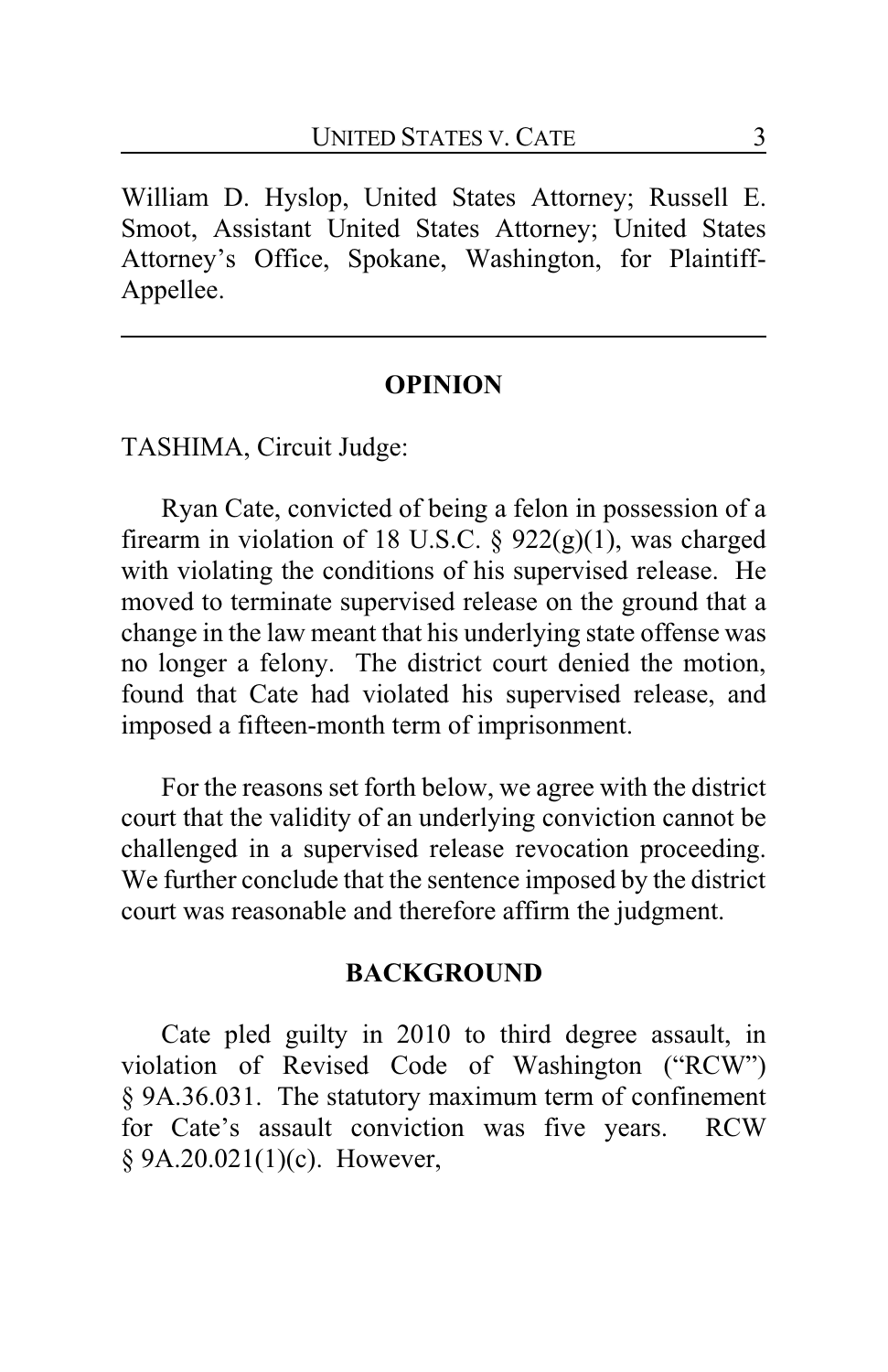In addition to the statutory maximum provided for each offense, Washington law prescribes a "standard sentence range" based on the offender's "offender score" and the "seriousness level" of the offense . . . . The sentencing court may depart fromthe standard sentencing range only if, after consideration of certain statutorily enumerated considerations, the court finds "that there are substantial and compelling reasons justifying an exceptional sentence."

*United States v. McAdory*, 935 F.3d 838, 840–41 (9th Cir. 2019) (quoting RCW §§ 9.94A.505(2)(a)(i), 9.94A.510, 9.94A.535). Cate's standard sentence range, based on an offender score of zero and a seriousness level of III, was one to three months. Because Cate qualified as a first-time offender under RCW §§ 9.94A.030 and 9.94A.650, the court waived the standard sentence and imposed zero days of confinement.

In September 2014, Cate was convicted of being a felon in possession of a firearm under  $\S$  922(g), which requires a prior conviction of "a crime punishable by imprisonment for a term exceeding one year." 18 U.S.C. § 922(g)(1). The underlying felony conviction was his state assault conviction. He was sentenced to a term of eight months' imprisonment and three years of supervised release.

After serving his term of imprisonment, Cate began serving his term of supervised release on May 1, 2015. In July 2017, Cate was charged with violating two conditions of his supervision: (1) that he not commit another crime (by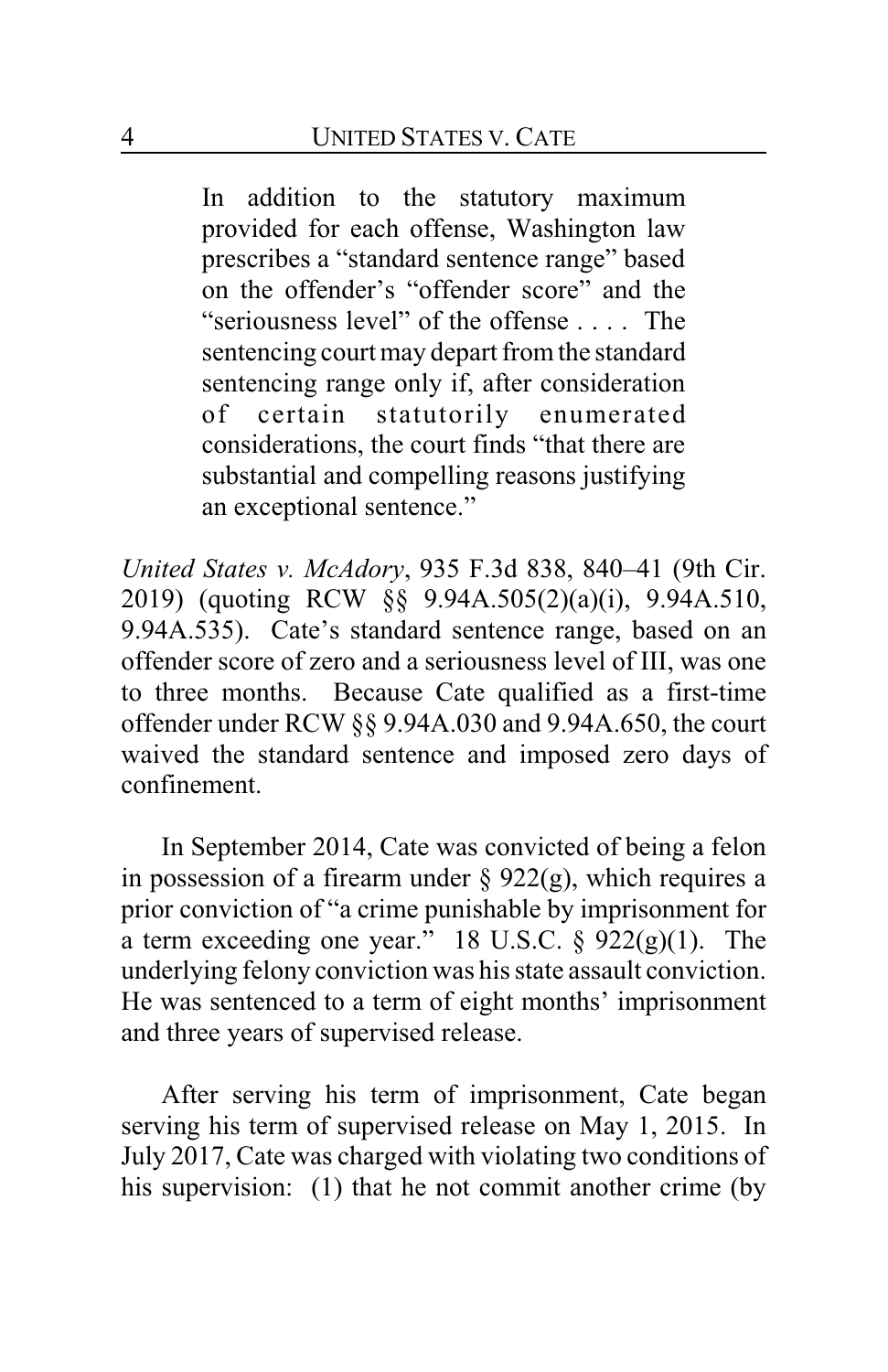being arrested for vehicular manslaughter on July 16, 2017), and (2) that he abstain from alcohol.

In January 2019, while the supervised release violation proceeding was still pending,**<sup>1</sup>** we addressed whether a Washington conviction was a felony for purposes of an enhancement under the United States Sentencing Guidelines. We held that the term "punishable by" referred to the sentence to which a defendant is actually exposed under Washington's sentencing scheme, rather than the general statutory maximum term. *United States v. Valencia-Mendoza*, 912 F.3d 1215, 1216, 1223–24 (9th Cir. 2019).

Relying on *Valencia-Mendoza*, Cate filed a motion to terminate his supervised release, arguing that he was innocent of the felon-in-possession charge because the actual maximum term of imprisonment for his underlying offense was only three months, which meant that the state offense was not a felony.

The district court denied Cate's motion, explaining that, although the court was bound by *Valencia-Mendoza*, the court could not simply declare Cate factually innocent. Instead, the court reasoned that the proper procedure would be for Cate to collaterally attack the validity of his sentence under 28 U.S.C. § 2255. Finding that there were no equities weighing in favor of terminating Cate's supervised release and that Cate had committed the two violations alleged in the petition, the district court imposed a sentence of fifteen months' imprisonment and twenty-one months of supervised

**<sup>1</sup>** Cate made his first appearance on the supervised release violation petition on March 28, 2019. The delay in adjudicating the petition apparently was caused by pending charges in state court.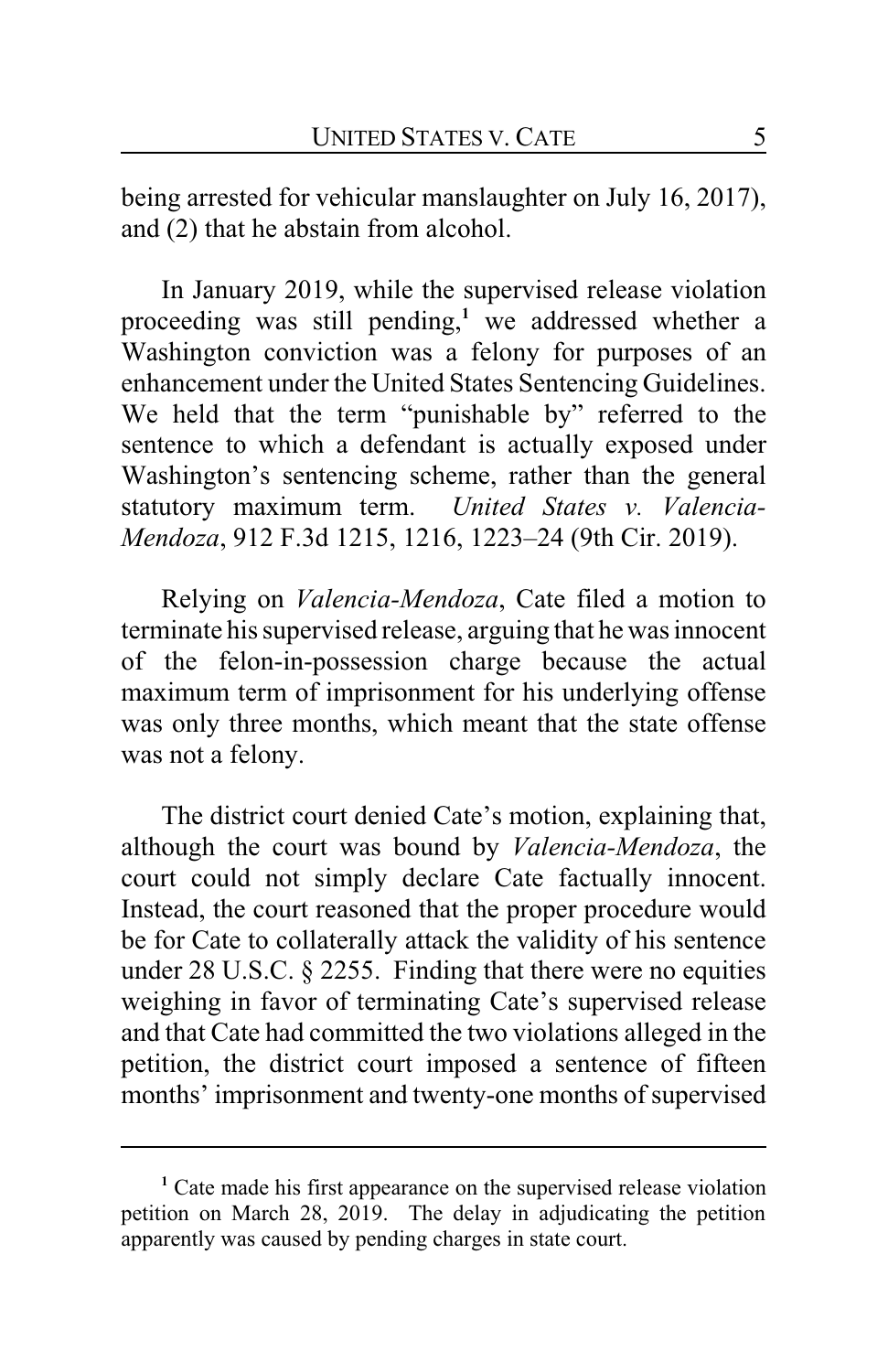release. Cate timely appealed fromthe judgment entered July 12, 2019.

#### **STANDARD OF REVIEW**

The district court's decision whether to grant a motion to terminate supervised release is reviewed for abuse of discretion. *United States v. Emmett*, 749 F.3d 817, 819 (9th Cir. 2014). A sentence imposed on revocation of supervised release is reviewed for reasonableness. *United States v. Campbell*, 937 F.3d 1254, 1256 (9th Cir. 2019). "When reviewing a sentence for reasonableness, we 'merely ask[] whether the trial court abused its discretion.'" *United States v. Apodaca*, 641 F.3d 1077, 1079 (9th Cir. 2011) (quoting *Rita v. United States*, 551 U.S. 338, 351 (2007)). This court "conduct[s] a two-step analysis when reviewing the reasonableness of a sentence: 'we first consider whether the district court committed significant procedural error, then we consider the substantive reasonableness of the sentence.'" *Id.* at 1080–81 (quoting *United States v. Carty*, 520 F.3d 984, 993 (9th Cir. 2008) (en banc)).

#### **DISCUSSION**

### **I. Denial of Motion to Terminate Supervised Release**

At the time of Cate's felon-in-possession conviction, in order to determine whether an offense was "punishable by imprisonment for a term exceeding one year," as required by  $§ 922(g)(1)$ , the maximum term was "the statutory maximum sentence for the offense, not the maximum sentence available in the particular case under the sentencing guidelines.'" *Valencia-Mendoza*, 912 F.3d at 1219 (quoting *United States v. Murillo*, 422 F.3d 1152, 1154 (9th Cir. 2005)). However,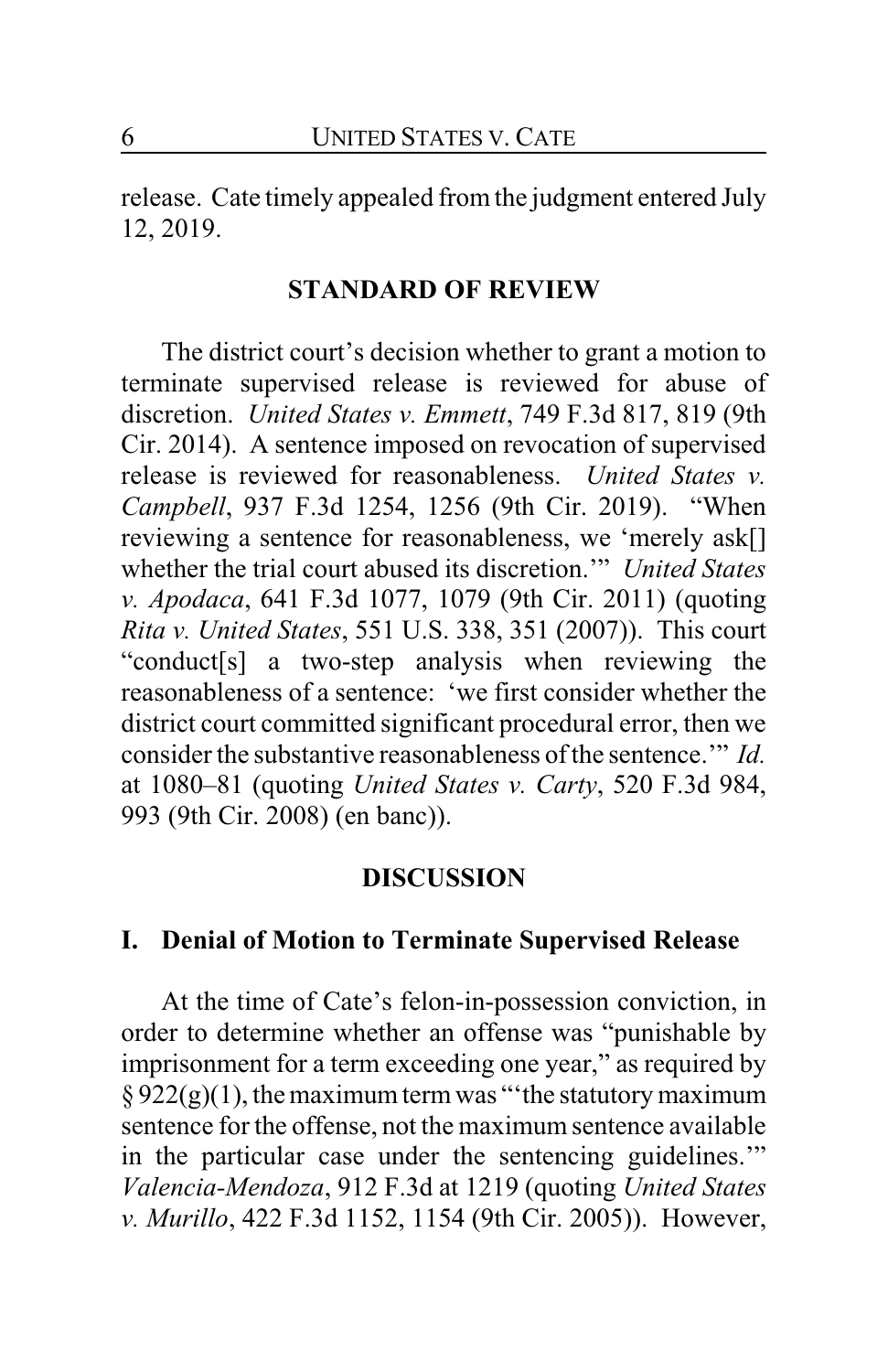in light of more recent Supreme Court precedent requiring courts to consider the crime "as actually prosecuted and adjudicated," *Valencia-Mendoza* held that a conviction under Washington law carrying "a general statutory maximum term of imprisonment of five years," but an "*actual* maximum term" of only six months due to Washington's mandatory sentencing ranges, was no longer a felony for purposes of a sentencing enhancement. *Id.* at 1216, 1224.

In *McAdory*, we applied *Valencia-Mendoza* to hold that a defendant's convictions under Washington law were not felonies for purposes of §  $922(g)(1)$ . *McAdory*, 935 F.3d at 840. Similar to Cate, the statutory maxima for the defendant's offenses of conviction were five years and ten years, but his actual sentencing ranges were less than a year. *Id*. at 841. Cate thus relies on *McAdory* to argue that his Washington offense was not a felony for purposes of  $§ 922(g)(1)$  because the sentence to which he actually was exposed was less than a year. Although this may be correct, the supervised release hearing was not the proper proceeding in which to challenge his underlying federal conviction.

In *United States v. Simmons*, 812 F.2d 561 (9th Cir. 1987), the defendant challenged the revocation of his probation, as well as the guilty plea that led to probation. Explaining that the underlying conviction "may be collaterally attacked only in a separate proceeding under 28 U.S.C. § 2255, and a court should consider the petition for probation revocation as if the underlying conviction was unquestioned," we held that "an appeal from a probation revocation is not the proper avenue for a collateral attack on the underlying conviction." *Id.* at 563. Although *Simmons* involved a probation revocation proceeding, we conclude that *Simmons*' rationale should control; therefore, a supervised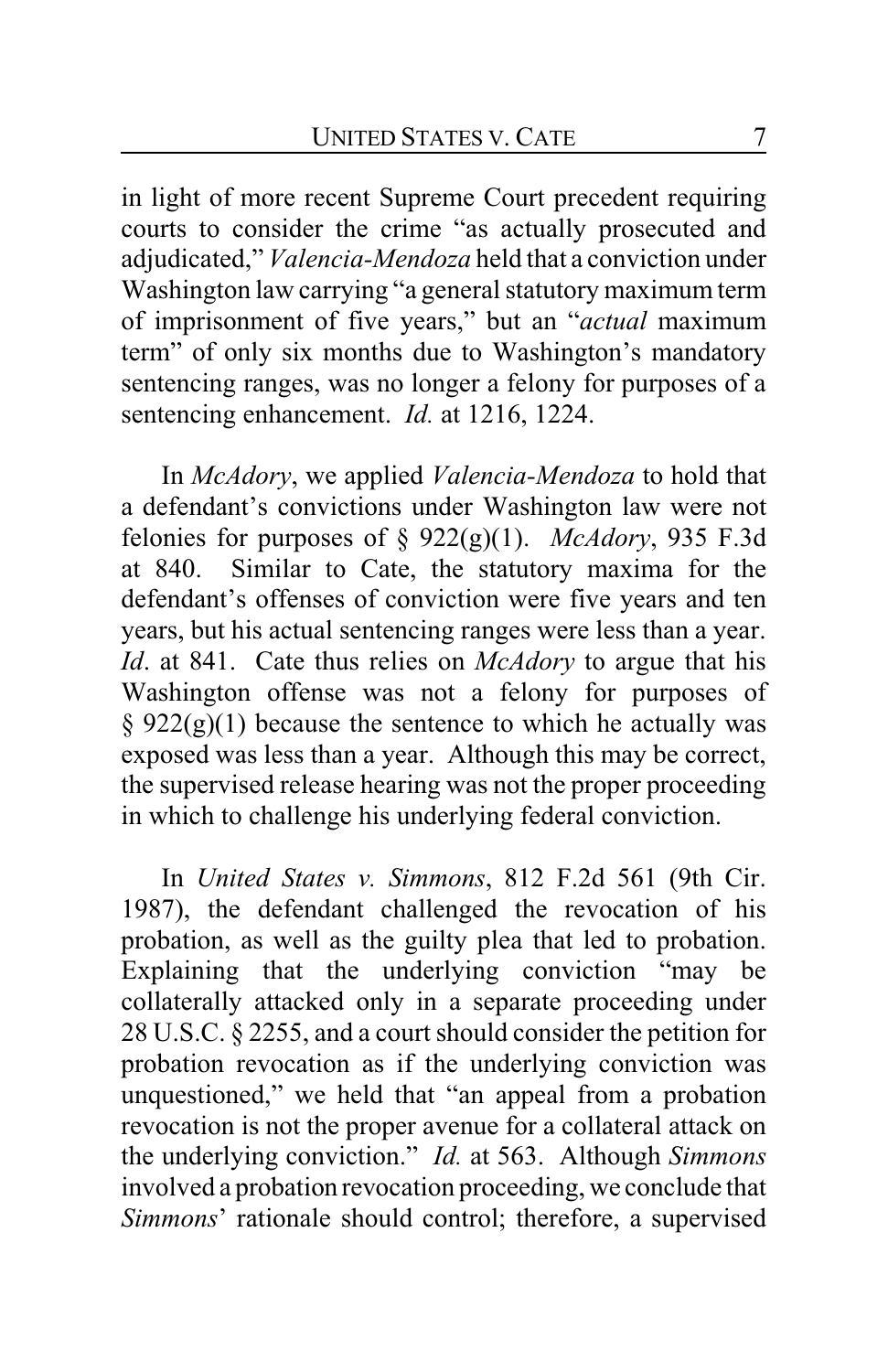release revocation proceeding similarly is not a proper forum in which to challenge an underlying conviction. *Cf. United States v. Castro-Verdugo*, 750 F.3d 1065, 1068–70 (9th Cir. 2014) (holding that a challenge to the underlying conviction in a probation revocation hearing should be brought under 28 U.S.C. § 2255, relying in part on a supervised release case because 18 U.S.C. § 3583 is "the analogous statute governing parole revocation proceedings").

The decision whether to terminate supervised release is governed by 18 U.S.C. § 3583(e), which provides that the court may modify the conditions of or revoke supervised release "after considering the factors set forth in [18 U.S.C.] section 3553(a)(1), (a)(2)(B), (a)(2)(C), (a)(2)(D), (a)(4),  $(a)(5)$ ,  $(a)(6)$ , and  $(a)(7)$ ." The factors "include the nature and circumstances of the offense, the need for deterrence, the need to protect the public, the need to provide defendant with training or medical care, and the relevant provisions of the Sentencing Guidelines." *United States v. Gross*, 307 F.3d 1043, 1044 (9th Cir. 2002). The validity of the underlying conviction is not one of the factors to be considered.

We confronted a similar issue in *Gross*, where the defendant moved for modification of the terms of his supervised release on the ground that the imposition of the conditions was unlawful. There, we agreed with the district court's conclusion that "under 18 U.S.C. § 3583(e)(2), it had authority to modify these conditions upon consideration of certain statutorily enumerated factors, but not the factor of illegality." *Id.* at 1044. We explained:

> Congress, by enacting the Sentencing Reform Act of 1984, limited the manner in which a defendant may challenge the legality of a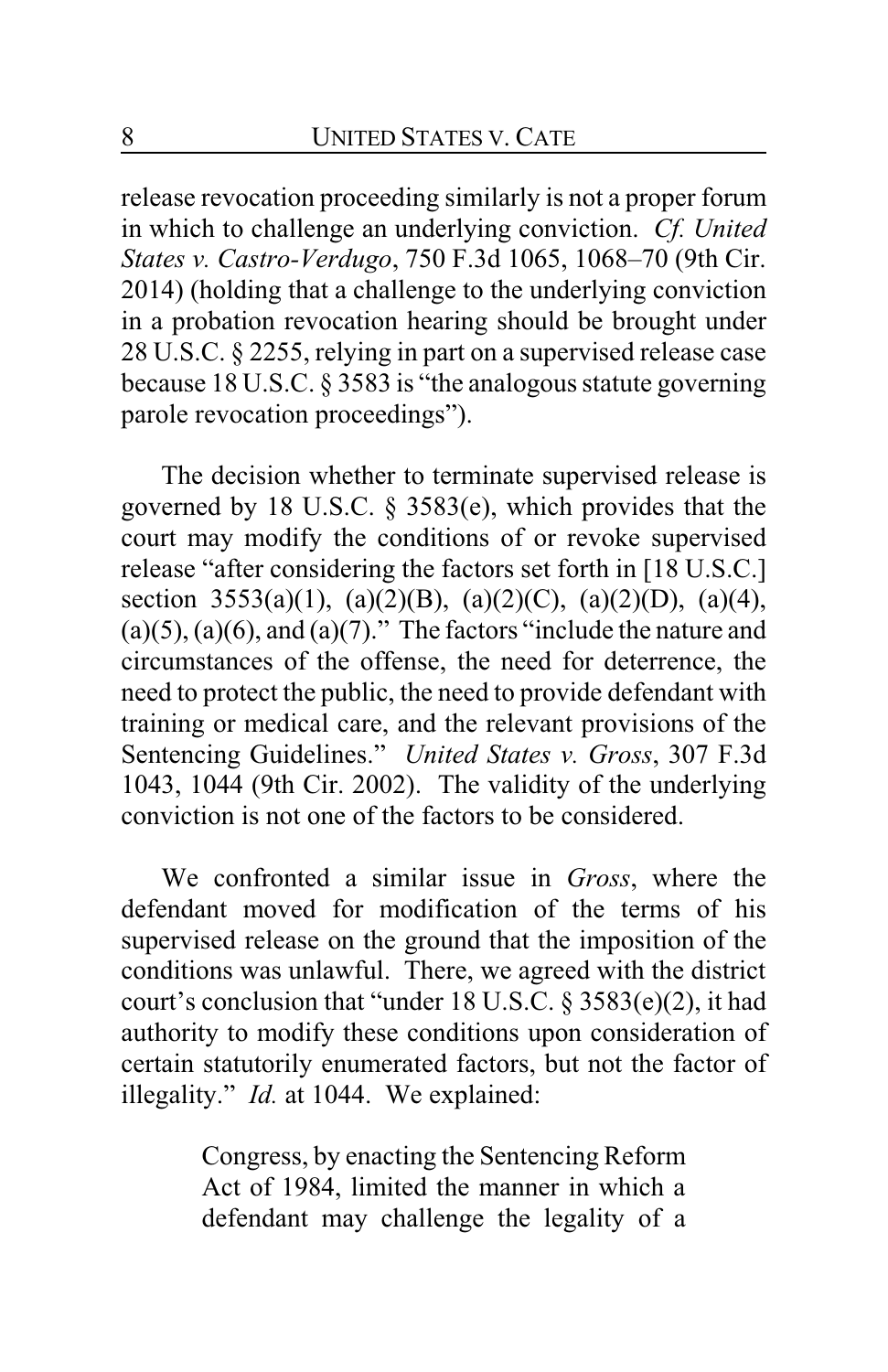supervised release condition to: (1) direct appeal, (2) § 2255 habeas corpus relief, and (3) within seven days of the district court's decision, Rule 35(c) motion. It would frustrate Congress's intent if this court were to interpret  $\S$  3583(e)(2) to authorize a district court to modify or rescind an allegedly illegal condition.

*Id.*

Just as § 3583(e) does not authorize a district court to modify or rescind an allegedly illegal condition, it does not authorize a district court to vacate an allegedly illegal conviction. Instead, the underlying conviction must be collaterally attacked in a proceeding under § 2255, not in a supervised release revocation proceeding. *Cf. Simmons*, 812 F.2d at 563. In so holding, we join every other circuit to have addressed the question. *See, e.g.*, *United States v. Faber*, 950 F.3d 356, 359 (6th Cir. 2020) ("Section 3583(e)(2) allows district courts to adjust supervised release conditions to account for new or unforeseen circumstances. It is not, however, a duplicate path for postconviction review."); *United States v. Sanchez*, 891 F.3d 535, 538 (4th Cir. 2018) ("A supervised release revocation hearing is not a proper forum for testing the validity of an underlying sentence or conviction."); *United States v. Miller*, 557 F.3d 910, 913 (8th Cir. 2009) ("A defendant may challenge the validity of his underlying conviction and sentence through a direct appeal or a habeas corpus proceeding, not through a collateral attack in a supervised-release revocation proceeding."); *United States v. Warren*, 335 F.3d 76, 78 (2d Cir. 2003) ("We join other circuits in holding that the validity of an underlying conviction or sentence may not be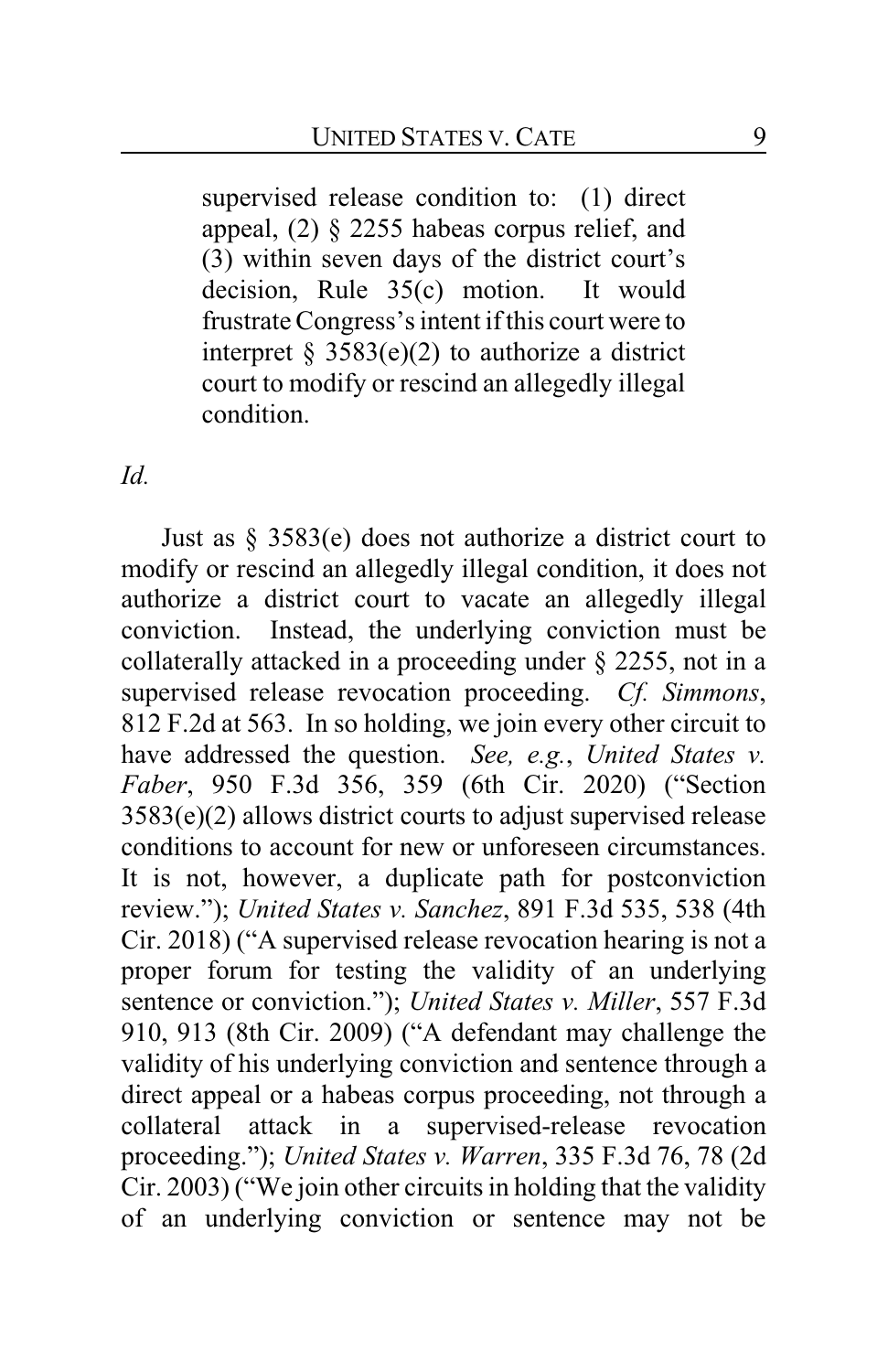collaterally attacked in a supervised release revocation proceeding and may be challenged only on direct appeal or through a habeas corpus proceeding."); *United States v. Hofierka*, 83 F.3d 357, 363 (11th Cir. 1996) (per curiam) (rejecting the defendant's argument that his underlying conviction was unconstitutional because "a supervised release revocation proceeding is not the proper forum in which to attack the conviction giving rise to the revocation").**<sup>2</sup>**

Pursuant to the reasoning of *Simmons* and *Gross*, the district court properly denied Cate's motion to terminate supervised release on the ground that a supervised release revocation proceeding was not the proper proceeding in which to challenge his underlying conviction.

### **II. Reasonableness of Sentence**

Cate contends that the district court committed procedural error by failing to respond to his argument that he was innocent of the underlying federal conviction. He further contends that the sentence was substantively unreasonable because the district court failed to consider the factors set forth in 18 U.S.C. § 3553. Contrary to Cate's arguments, the

**<sup>2</sup>** Cate relies on an unpublished decision from the Fourth Circuit, *United States v. Perry*, 450 F. App'x 313 (4th Cir. 2011), to argue that termination of supervised release was an appropriate remedy here, but *Perry* is distinguishable. *Perry* did not involve a hearing on a motion to terminate supervised release, but a direct appeal of a conviction. The court previously had affirmed the defendant's conviction, but after the Supreme Court's decision in *Carachuri-Rosendo v. Holder*, 560 U.S. 563 (2010), the court granted his petition for rehearing and reversed his conviction. *Id.* at 314. *Perry* therefore does not support the argument that a supervised release revocation hearing is a proper proceeding in which to challenge the validity of the underlying conviction.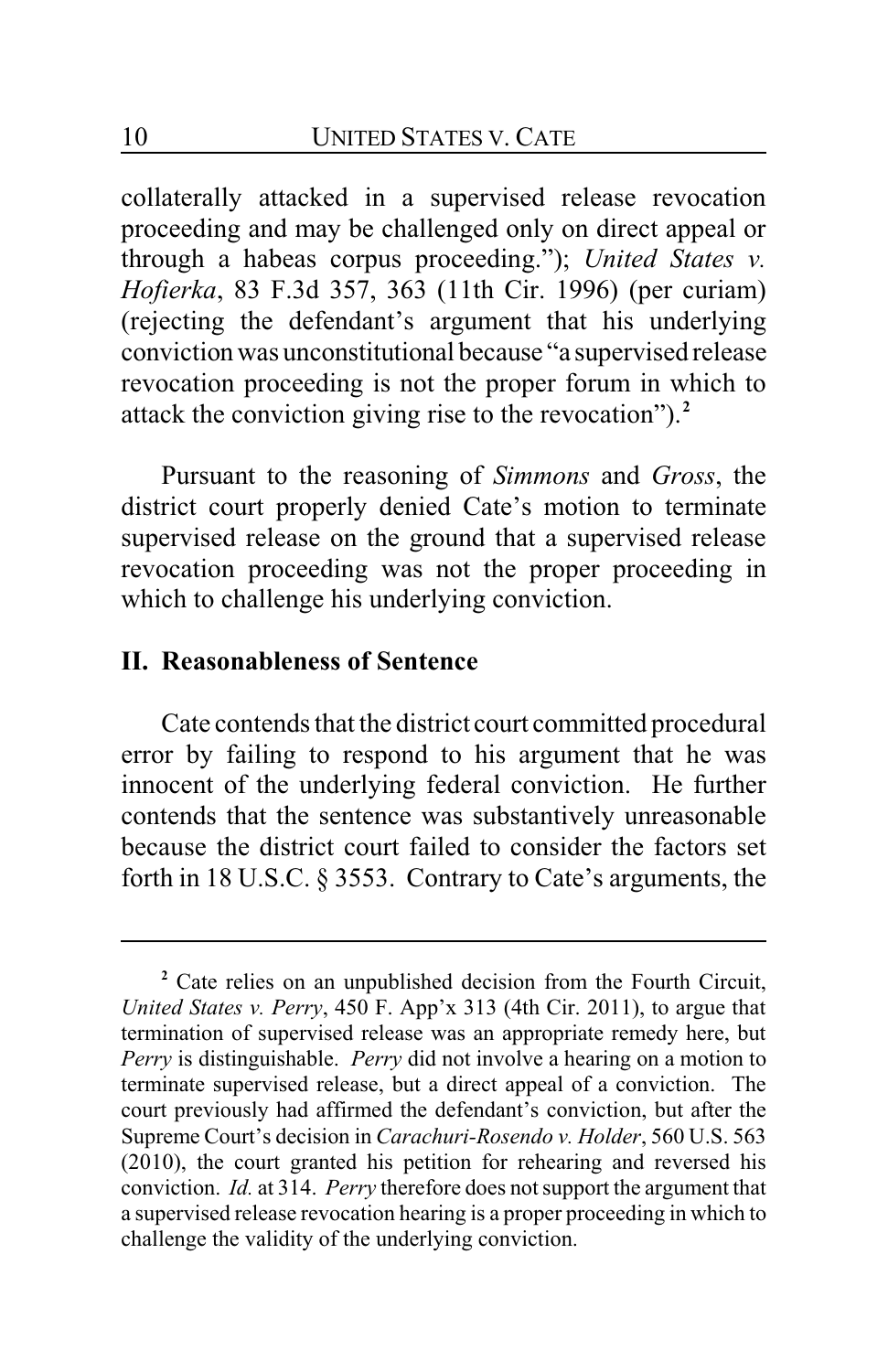district court did respond to his argument and carefully considered the requisite factors.

The district court addressed Cate's argument that he was innocent of the underlying federal conviction when it stated that, although it was bound by *Valencia-Mendoza*, the court had researched whether this was the proper procedure to attack the validity ofthe underlying conviction and concluded that it was not. The court explained that, instead, § 2255 was the proper vehicle to collaterally attack his conviction.

The court also considered the requisite factors and explained the reason for the sentence. The court considered the nature and circumstances and history and characteristics of the defendant, 18 U.S.C.  $\S$  3553(a)(1), discussing the tragedy to the victim's family and Cate's history of violence and alcohol abuse. The court cited the need for the sentence to protect the public from further crimes of the defendant as "the most important thing," stating that Cate was a danger to his family and the community. *Id.* § 3553(a)(2)(C). The court further considered the need to avoid unwarranted sentencing disparities among defendants with similar characteristics. *Id.* § 3553(a)(6). The sentencing court need only "'set forth enough to satisfy the appellate court that [the trial court judge] considered the parties' arguments and has a reasoned basis for exercising his own legal decisionmaking authority.' . . . '[N]o lengthy explanation is necessary if the record makes it clear that the sentencing judge considered the evidence and arguments.'" *Apodaca*, 641 F.3d at 1081 (first brackets in original) (quoting, first, *Rita*, 551 U.S. at 356, then *United States v. Daniels*, 541 F.3d 915, 922 (9th Cir. 2008)). The sentence imposed by the district court was reasonable.